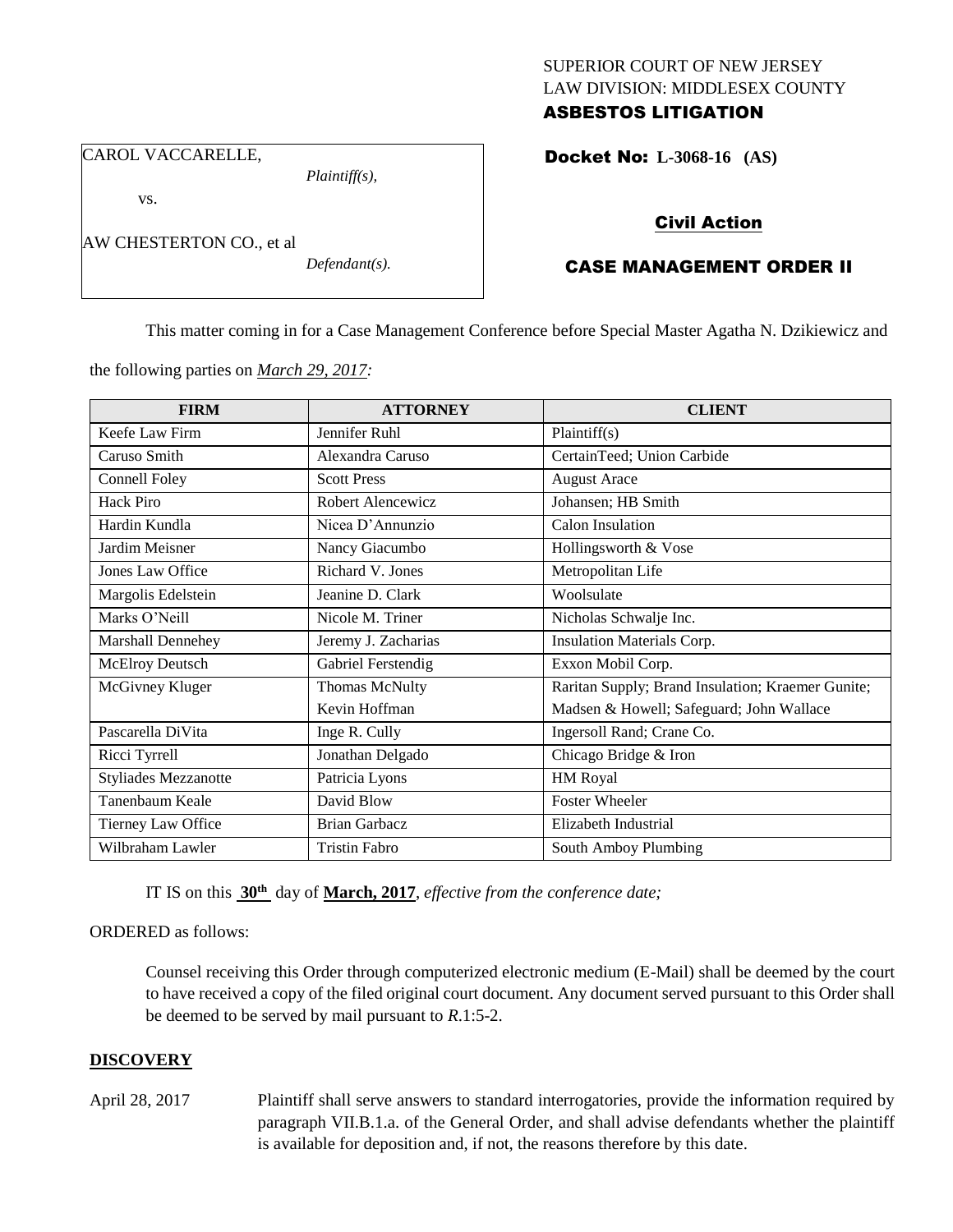| May 31, 2017       | Plaintiff shall serve answers to wrongful death interrogatories by this date.                                                                                                                               |
|--------------------|-------------------------------------------------------------------------------------------------------------------------------------------------------------------------------------------------------------|
| May 26, 2017       | Defendants shall serve answers to standard interrogatories by this date.                                                                                                                                    |
| June 9, 2017       | Plaintiff shall propound supplemental interrogatories and document requests by this date.                                                                                                                   |
| July 14, 2017      | Defendants shall serve answers to supplemental interrogatories and document requests by this<br>date.                                                                                                       |
| June 9, 2017       | Defendants shall propound supplemental interrogatories and document requests by this date.                                                                                                                  |
| July 14, 2017      | Plaintiff shall serve answers to supplemental interrogatories and document requests by this<br>date.                                                                                                        |
| August 31, 2017    | Plaintiff depositions shall be concluded by this date. Plaintiff's counsel shall contact the<br>Special Master within one week of this deadline if plaintiff depositions are not completed by<br>this date. |
| August 31, 2017    | Fact discovery, including depositions, shall be completed by this date. Plaintiff's counsel shall<br>contact the Special Master within one week of this deadline if all fact discovery is not<br>completed. |
| September 15, 2017 | Depositions of corporate representatives shall be completed by this date.                                                                                                                                   |

### **EARLY SETTLEMENT**

October 6, 2017 Settlement demands shall be served on all counsel and the Special Master by this date.

## **SUMMARY JUDGMENT MOTION PRACTICE**

- October 6, 2017 Plaintiff's counsel shall advise, in writing, of intent not to oppose motions by this date.
- October 20, 2017 Summary judgment motions shall be filed no later than this date.
- November 17, 2017 Last return date for summary judgment motions.

#### **MEDICAL DEFENSE**

- May 31, 2017 Plaintiff shall serve executed medical authorizations by this date.
- September 29, 2017 Plaintiff shall serve medical expert reports by this date.
- September 29, 2017 Upon request by defense counsel, plaintiff is to arrange for the transfer of pathology specimens and x-rays, if any, by this date.
- January 31, 2018 Defendants shall identify its medical experts and serve medical reports, if any, by this date. **In addition, defendants shall notify plaintiff's counsel (as well as all counsel of record) of a joinder in an expert medical defense by this date.**

 $\_$  ,  $\_$  ,  $\_$  ,  $\_$  ,  $\_$  ,  $\_$  ,  $\_$  ,  $\_$  ,  $\_$  ,  $\_$  ,  $\_$  ,  $\_$  ,  $\_$  ,  $\_$  ,  $\_$  ,  $\_$  ,  $\_$  ,  $\_$  ,  $\_$  ,  $\_$  ,  $\_$  ,  $\_$  ,  $\_$  ,  $\_$  ,  $\_$  ,  $\_$  ,  $\_$  ,  $\_$  ,  $\_$  ,  $\_$  ,  $\_$  ,  $\_$  ,  $\_$  ,  $\_$  ,  $\_$  ,  $\_$  ,  $\_$  ,

#### **LIABILITY EXPERT REPORTS**